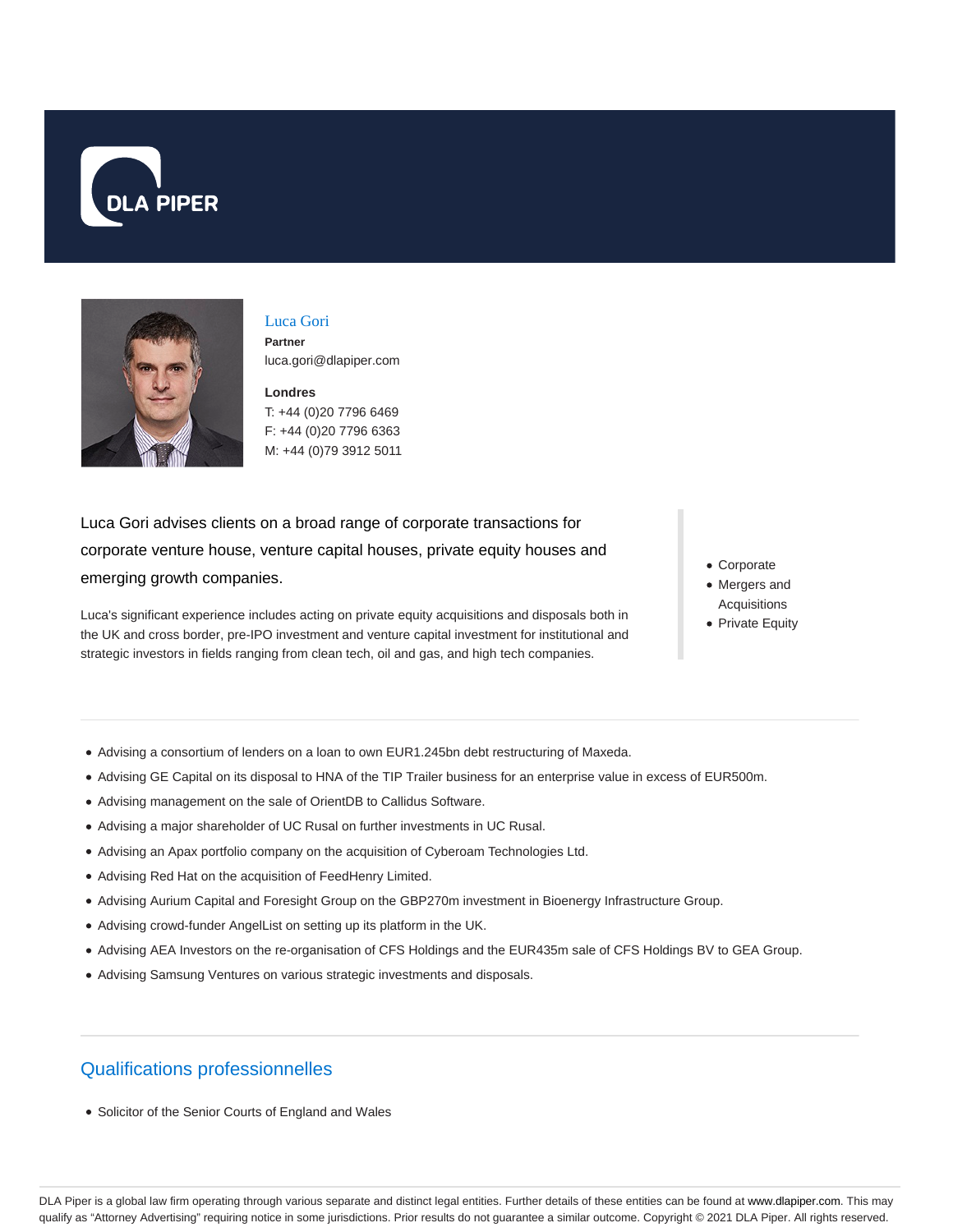# Expérience antérieure

2012 to date, DLA Piper 2006 to 2012, New York based corporate law firm 2001 to 2005, London based global law firm

### Formation

- Florence University Degree, Italian law degree (104/110)
- University of Southampton (LLM) (with merit)
- College of Law, (CPE) (with commendation)
- College of Law, (LPC) (with distinction)

# **ACTUALITÉS**

# **Publications**

**SESG: Venture capital for good and software solutions with a purpose**

### 08 July 2021

#### TechLaw Podcast

In episode 40 of our TechLaw podcast series Sunita Grote, Lead at UNICEF Ventures, and DLA Piper partner, Luca Gori, speak about emerging technologies and trends in the marketplace, as well as opportunities and outcomes from previous UNICEF Ventures' investments. Join Sunita and Luca at our fifth European Technology Summit on the 5th October 2021.

DLA Piper TechLaw Podcast Series · SESG: Venture capital for good and software solutions with a purpose

**The evolution and accountability of Diversity and Inclusion within the tech industry**

12 August 2020 TechLaw Podcast

Jiun Kimm from Samsung NEXT joins one of our partners, Luca Gori, to explore the importance of technology in the evolution and accountability of diversity and inclusion and how the findings from our European Technology Index 2020 relate to this highly topical subject.

# **Evènements**

### Récemment

**The European Technology Summit 2021**

### 5 October 2021

**European tech companies reach new highs: optimising exits and financings**

DLA Piper is a global law firm operating through various separate and distinct legal entities. Further details of these entities can be found at www.dlapiper.com. This may qualify as "Attorney Advertising" requiring notice in some jurisdictions. Prior results do not guarantee a similar outcome. Copyright @ 2021 DLA Piper. All rights reserved.